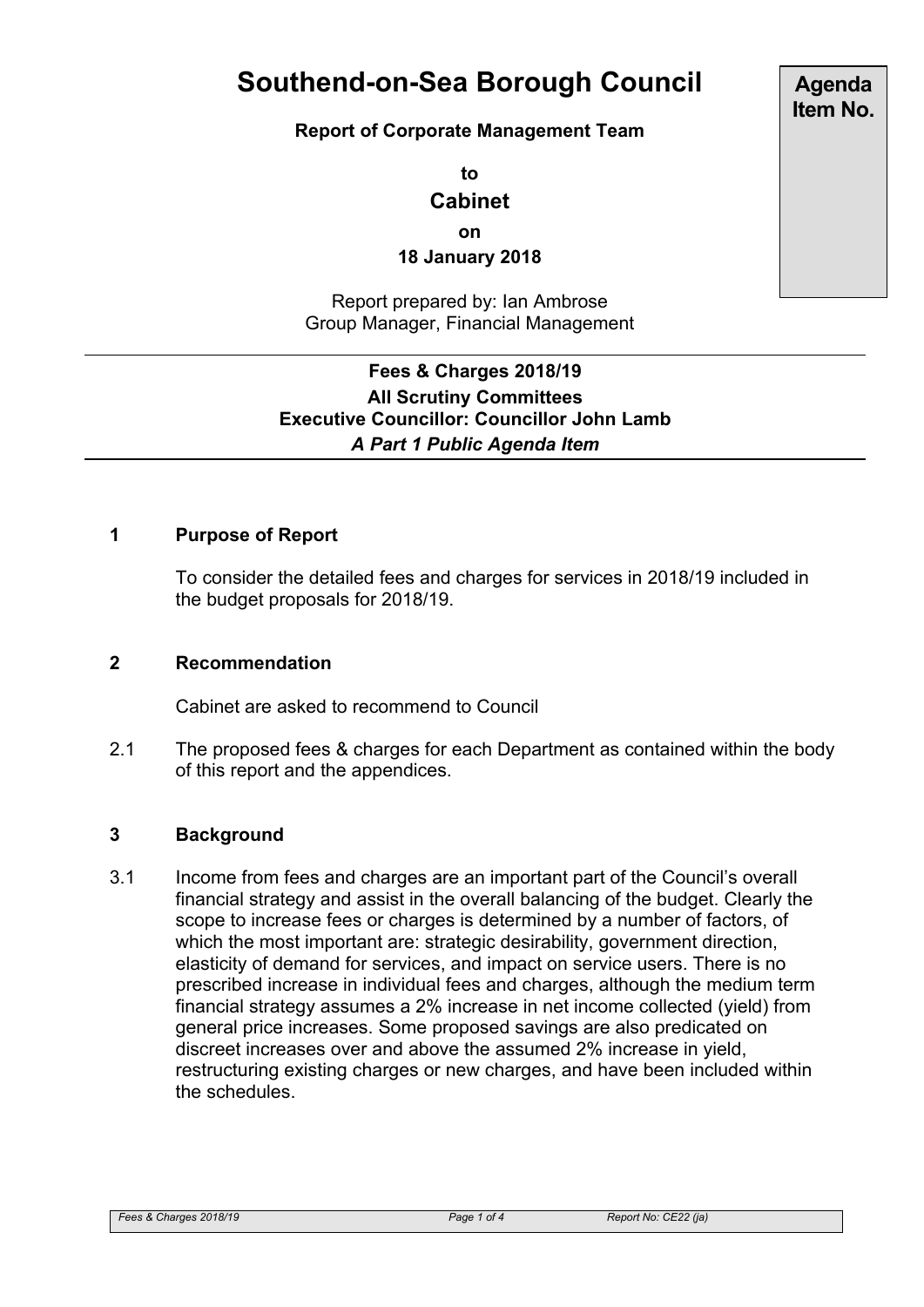#### 3.2 Members are asked to note

- 3.2.1 Allotments in setting fees and charges for 2017/18, Council agreed proposals for increase in allotment charges to take effect for 2018/19, given the year-long notice period required before any increase can be made. Those pre-agreed increases will now be put into charge
- 3.2.2 Culture new charges have been introduced for educational services and room hire at the Forum. Some redundant fees have also been removed.
- 3.2.3 Regulatory a number of new charges are introduced for various licence renewals, amendments, variations and replacements.
- 3.2.4 Car Parking there has been a rationalisation of time bands and season ticket options in seafront and central car parks.
- 3.2.5 Planning the majority of planning fees are set by statute. The Government has confirmed its intention to increase these fees by 20% as from 17 January 2018.
- 3.2.6 General the schedules show both the proposed monetary and percentage increase for each charge. Where a new charge is proposed, this is flagged accordingly.
- 3.3 Where fees are subject to VAT, the rate of 20% has been incorporated into these proposals.
- 3.4 In addition some charges made by the Council are set by statute and therefore they are not at the discretion of the Council; these are clearly marked in the attached charges.

#### **4 Proposals for 2018/19**

4.1 Proposals for fees and charges for 2018/19 are set out in the Appendices to this report.

Appendix 1 – Department for People Appendix 2 – Department for Place Appendix 3 – Department of the Chief Executive

#### **5 Other Options**

No other options were considered. This report merely brings together the proposals for fees and charges, be they statutory or discretionary.

#### **6 Reasons for Recommendations**

Part of the process of maintaining a balanced budget includes a requirement to consider the contribution that fees and charges make towards that aim. This report is in fulfilment of that requirement.

#### *Fees & Charges 2018/19 Page 2 of 4 Report No: CE22 (ja)*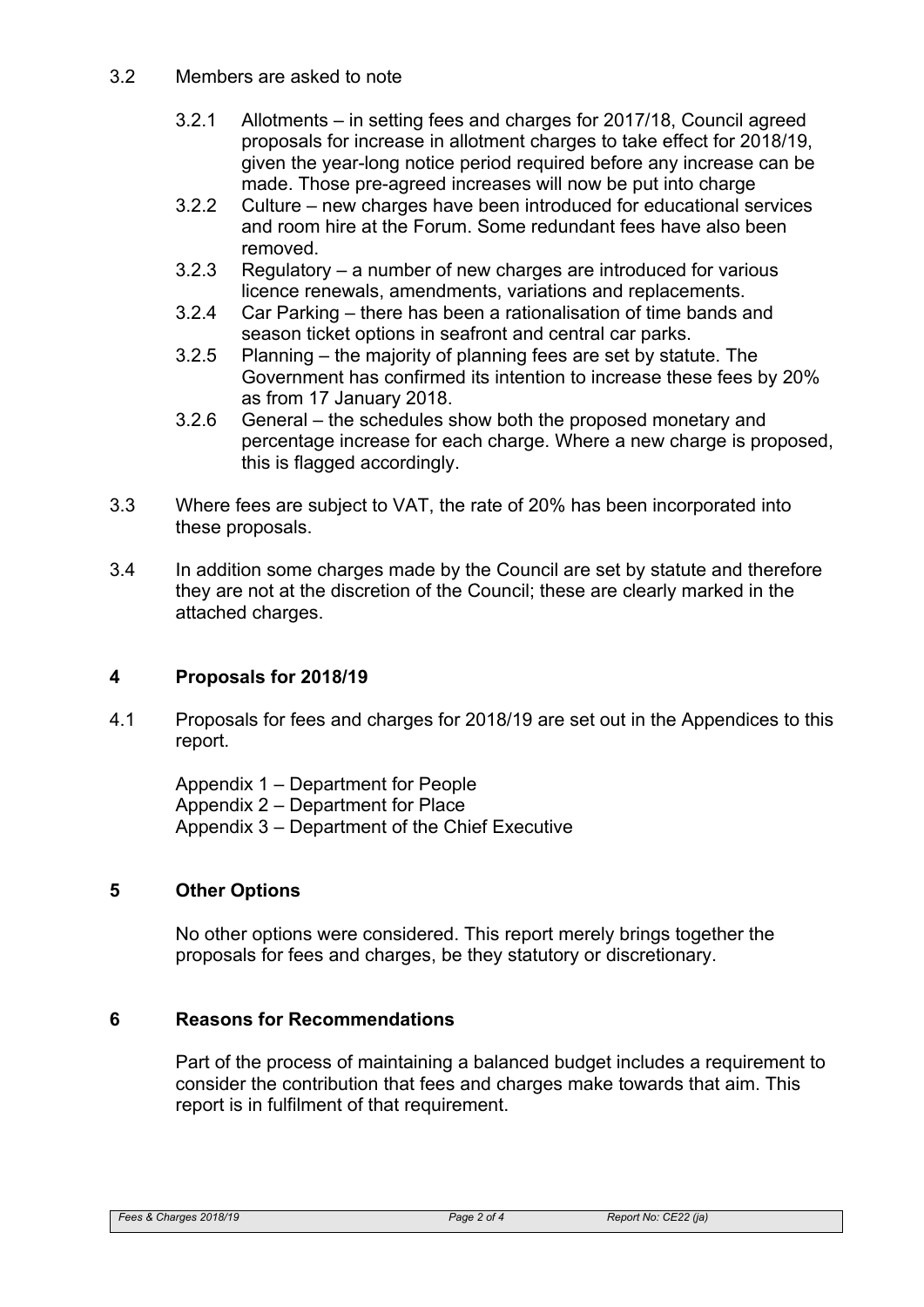#### **7 Corporate Implications**

7.1 Contribution to Council's Vision & Critical Priorities

The budget strategy is an integral part of the Council's Corporate Service and Resources Planning Framework.

7.2 Financial Implications

As set out in the body of the report. In addition the additional income yield has been factored into the proposed 2018/19 budget.

7.3 Legal Implications

None at this stage

7.4 People Implications

None at this stage

7.5 Property Implications

None at this stage

7.6 Consultation

The proposals contained in this report will be considered by the Scrutiny Committees and the Business Sector consultation meeting. Their observations and comments will be fed back to Cabinet for consideration before final recommendations are made to Council.

Wherever required public consultation will commence in time to ensure that the new fee structures can be in place for the start of the new financial year.

7.7 Equalities Impact Assessment

None at this stage

7.8 Risk Assessment

The key risks are:

Elasticity of demand for some services may mean that increases in fees & charges lead to a fall in income collected.

Some residents/service users may not be able to afford increases, so that the impact may fall disproportionately on those on low incomes.

Assumptions about increases for those items that are not set by the Council may not be correct.